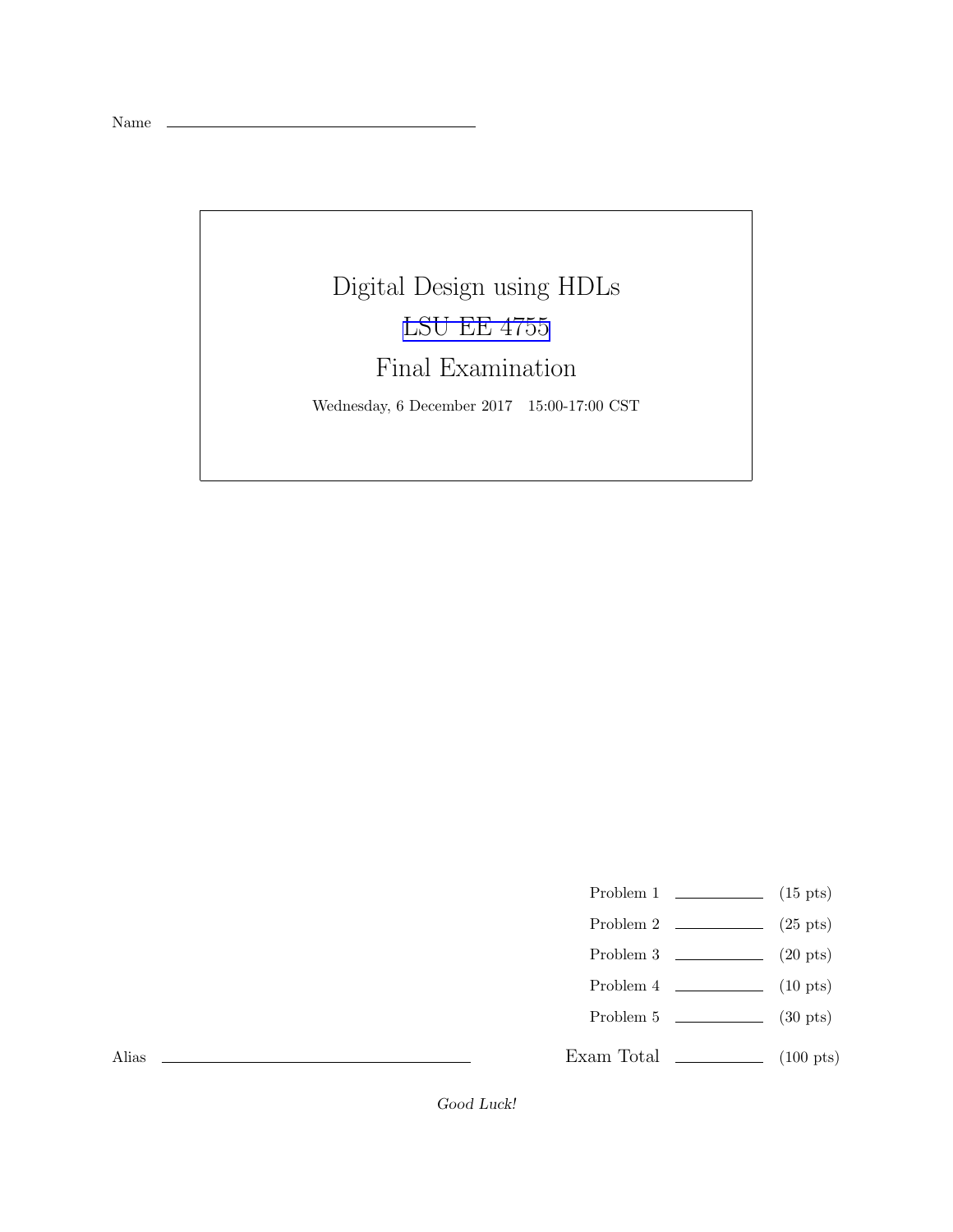Problem 1: [15 pts] The Verilog code below is the solution to Problem 1a of Homework 7. Below that is the hardware for a slightly different pipelined multiplier. Modify the hardware to match the Verilog code. Changes need to be made for each line commented DIFFERS.





2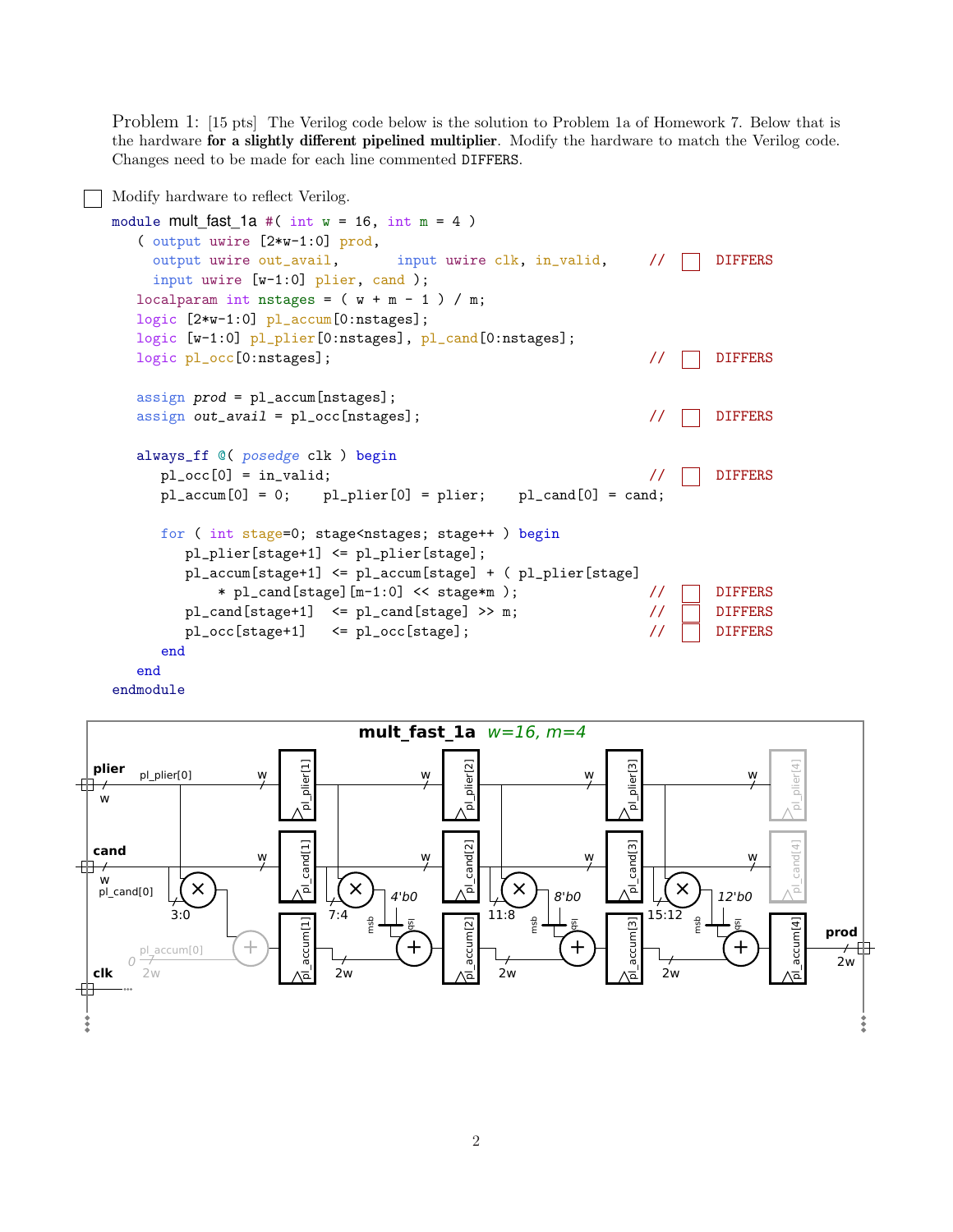Problem 2: [25 pts] Module oldest\_find\_plan\_b, illustrated below, is based on an alternative solution to Homework 7 Problem 1b. Below the hardware illustration is incomplete Verilog code for this module. The Verilog code uses abbreviated names, such as ns, comments show the original names from the assignment, such as nstages. Complete the module. *Note: This problem can be solved without having ever seen Homework 7, though not as quickly.*



Complete the module so that it matches the hardware above.

```
module oldest_find_plan_b
```
 $\blacksquare$ 

```
#( int w = 15, int ns = 3 /* nstages */ )
( output logic [$clog2(ns):0] ox, // oldest_idx
  output uwire avail, \frac{1}{100} // out_avail
  input uwire oc[0:ns], // pl\_occinput uwire [w-1:0] ca[0:ns] ); // pl_cand
```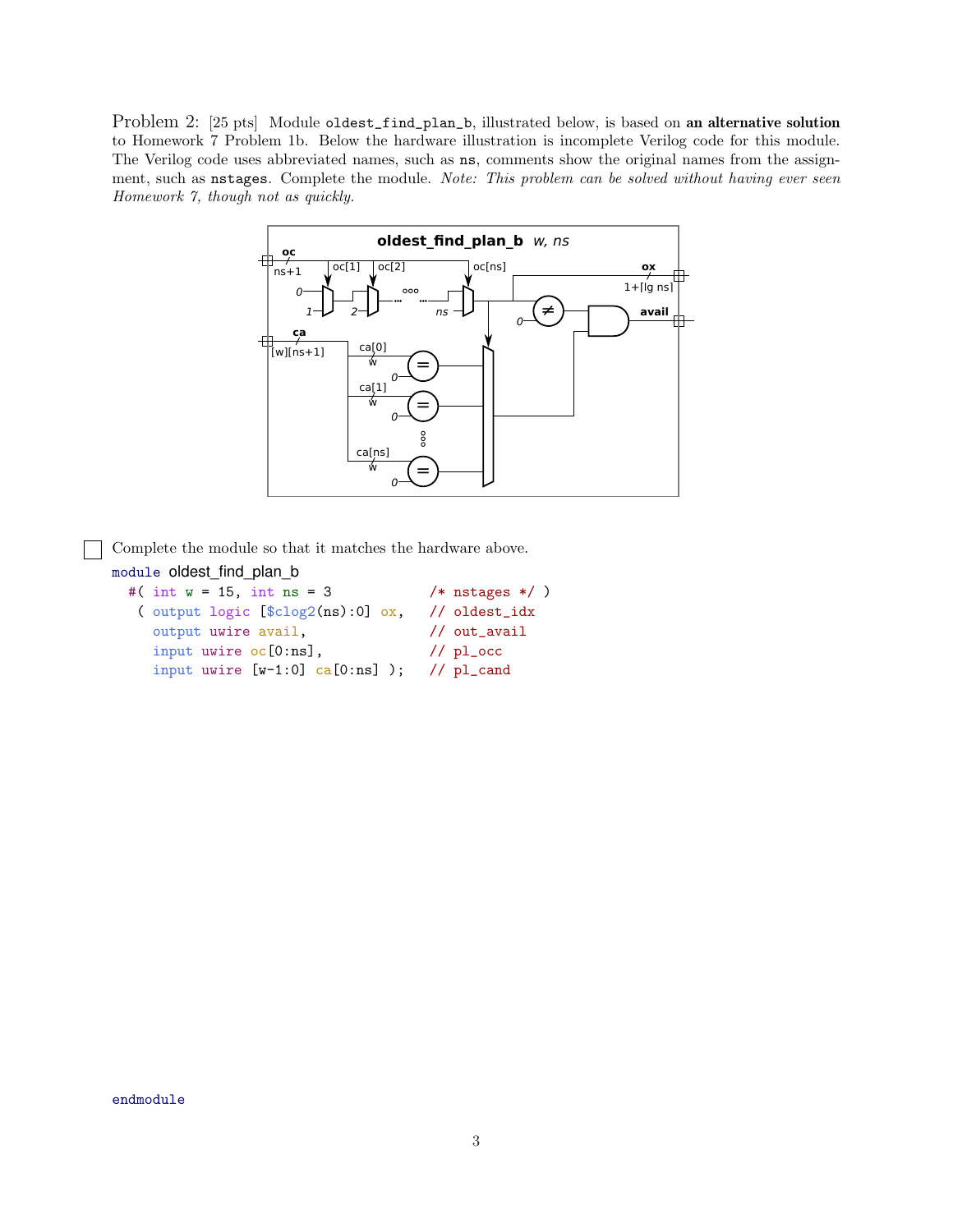Problem 3: [20 pts] Appearing below are two variations on the oldest index module from the previous problem. The Plan A version is based on the code from the posted Homework 7 solution. The Plan B module is slightly different.

(*a*) Compute the cost of each module based on the simple model after optimizing for constant values. Use symbol w (for w) and n (for ns). Base the cost of an  $\alpha$ -input,  $\beta$ -bit multiplexor on the tree (recursive) implementation. Recall that the tree implementation consists of  $\alpha - 1$  two-input multiplexors arranged in a tree.

Plan A cost in terms of w and n.  $\Box$  Show cost components on diagram, such as cost of big mux, don't forget to account for the constant inputs, and  $\Box$  for the number of bits in each wire.



Plan B cost in terms of w and n.  $\Box$  Show cost components on diagram, such as cost of big mux,  $\mathbb{R}^n$ don't forget to account for the constant inputs and,  $\Box$  for the number of bits in each wire.

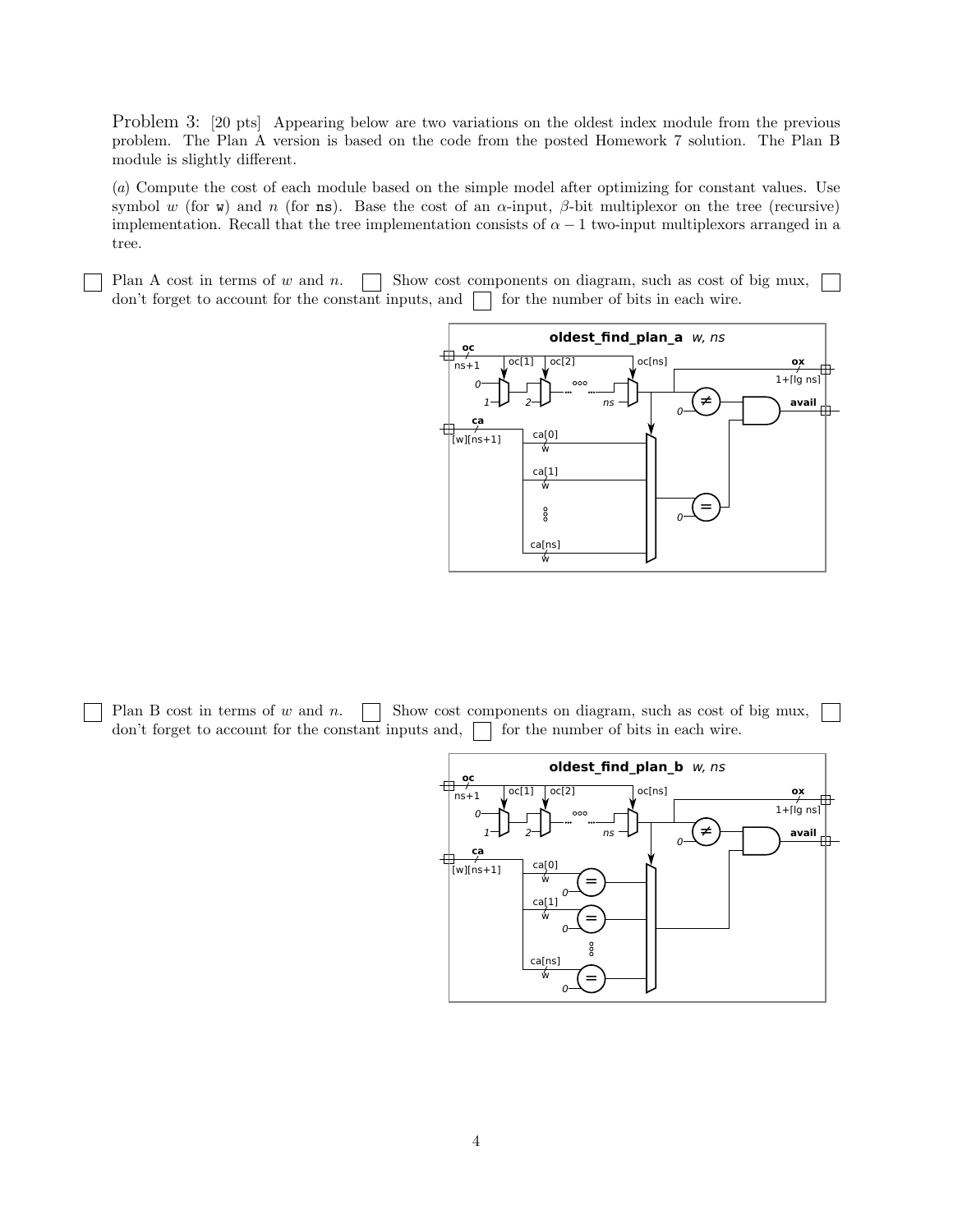(*b*) Show the delay along all paths and show the critical path. Compute delay based on the simple model after optimizing for constant values. Use the tree mux described in the previous part.

Plan A:  $\Box$  show delay along all paths,  $\Box$  highlight the critical path,  $\Box$  and show the delay through each component. Show these  $\Box$  in terms of w and n, and  $\Box$  account for constant inputs such as the zeros in the equality units.



Plan B:  $\Box$  show delay along all paths,  $\Box$  highlight the critical path,  $\Box$  and show the delay through each component. Show these  $\Box$  in terms of w and n, and  $\Box$  account for constant inputs such as the zeros in the equality units.

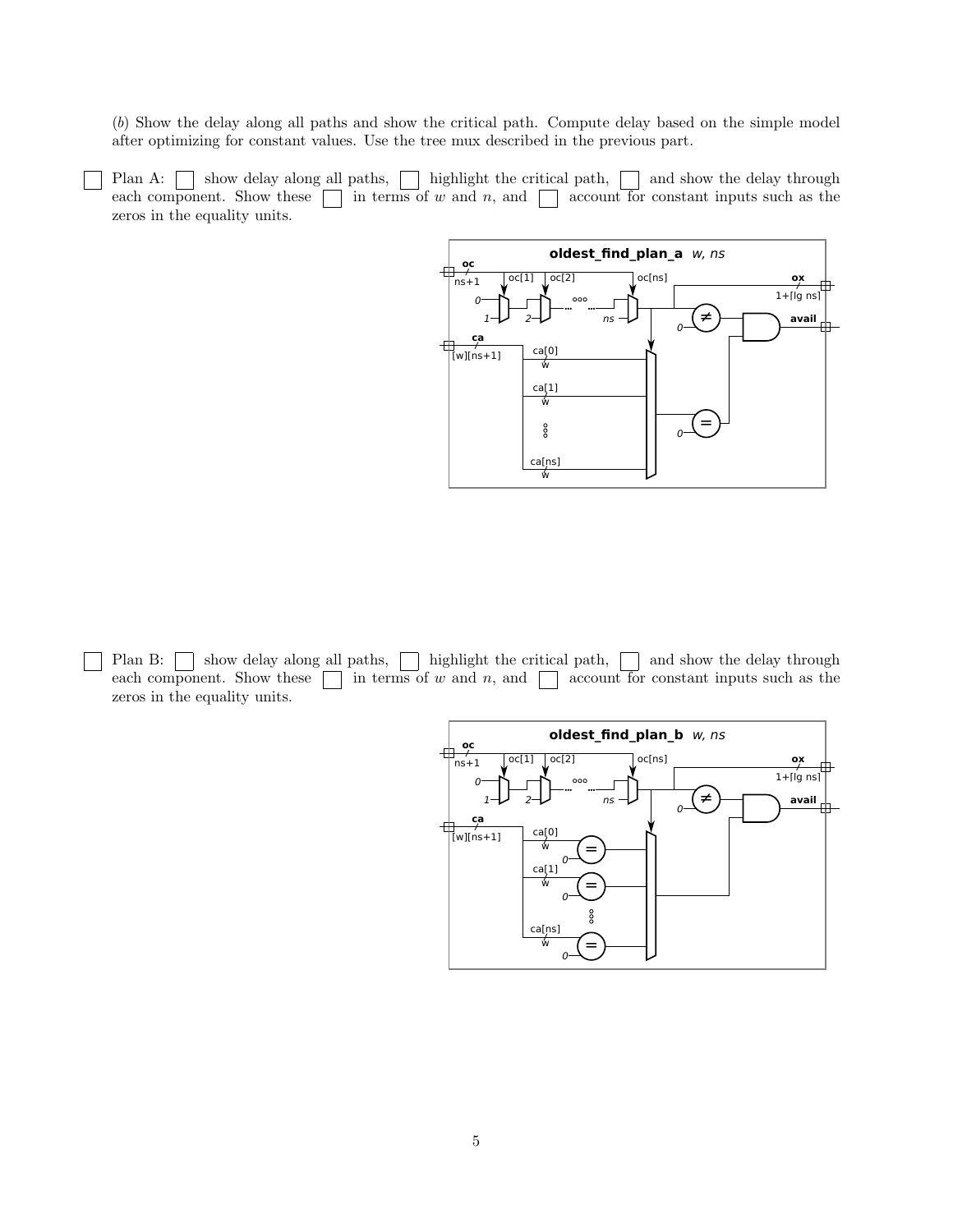Problem 4: [10 pts] Explain why each of the modules below is not synthesizable by Cadence Encounter (or similar tools) and modify the code so that it is without changing what the module does. *Note: The warning about not changing what the module does was not in the original exam.*

```
module one_run #( int w = 16, int lw = $clog2(w) )
   (output logic all_1s, input uwire [w-1:0] a, input uwire [lw:0] start, stop );
   always_comb begin
      all_1s = 1;
      for ( int i=start; i<stop; i++ )
        all_1s = all_1s & k[i];end
endmodule
Reason code above is not synthsizable:
Modify code so that it is.
module running_sum #( int w = 32 )
   ( output logic [w-1:0] rsum,
     input uwire [w-1:0] a, input uwire reset, clk );
   always @( posedge clk ) begin
      if ( reset ) rsum \leq 0;
   end
   always @( posedge clk ) begin
      rsum \leq rsum + a;
   end
endmodule
Modify code so that it is synthsizable.
Reason code above was not synthsizable:
```
Explain assumption about intended behavior of this module.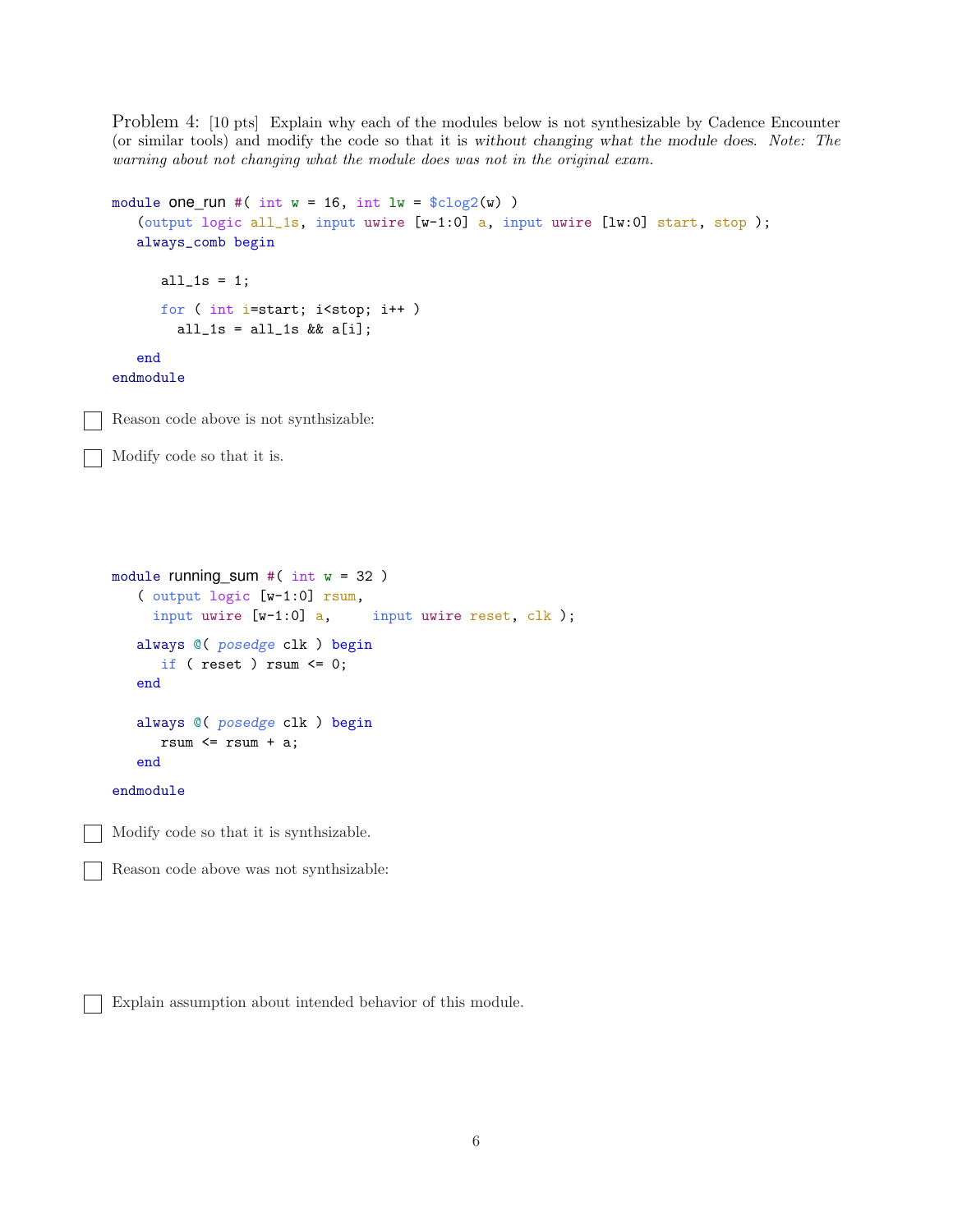Problem 5: [30 pts] Answer each question below.

(*a*) Show when each piece of code below executes (use the C labels) up until the start of C5c, and show when and in which region each piece is scheduled. See the table below.

```
module eq;
  logic [7:0] a, b, c, d, x, y, x1, x2, y1, y2, z2;
  always_comb begin // C1
     x1 = a + b;y1 = 2 * b;end
  assign x2 = 100 + a + b; // C2
  assign y2 = 4 * b; // C3<br>assign z2 = y2 + 1; // C4
  assign z^2 = y^2 + 1;
  initial begin
     // C5a
     a = 0;
     b = 10;#2;
     // C5b
     a = 1;b \le 11;
     #2;
     // C5c
     a = 2;b = 12;end
endmodule
```
Continue the diagram below so that it shows scheduling up to the point where C5c executes.

| Step 1   | Step 2         | Step 3 |
|----------|----------------|--------|
| $t=0$    | $t=0$          | $t=0$  |
| Active   | Active         | Active |
| C5a      |                |        |
| Inactive | Inactive       |        |
|          | C1             |        |
| NBA      | C <sub>2</sub> |        |
|          | C <sub>3</sub> |        |
|          | <b>NBA</b>     |        |
|          |                |        |
|          | $t=2$          |        |
|          | Inactive       |        |
|          | C5b            |        |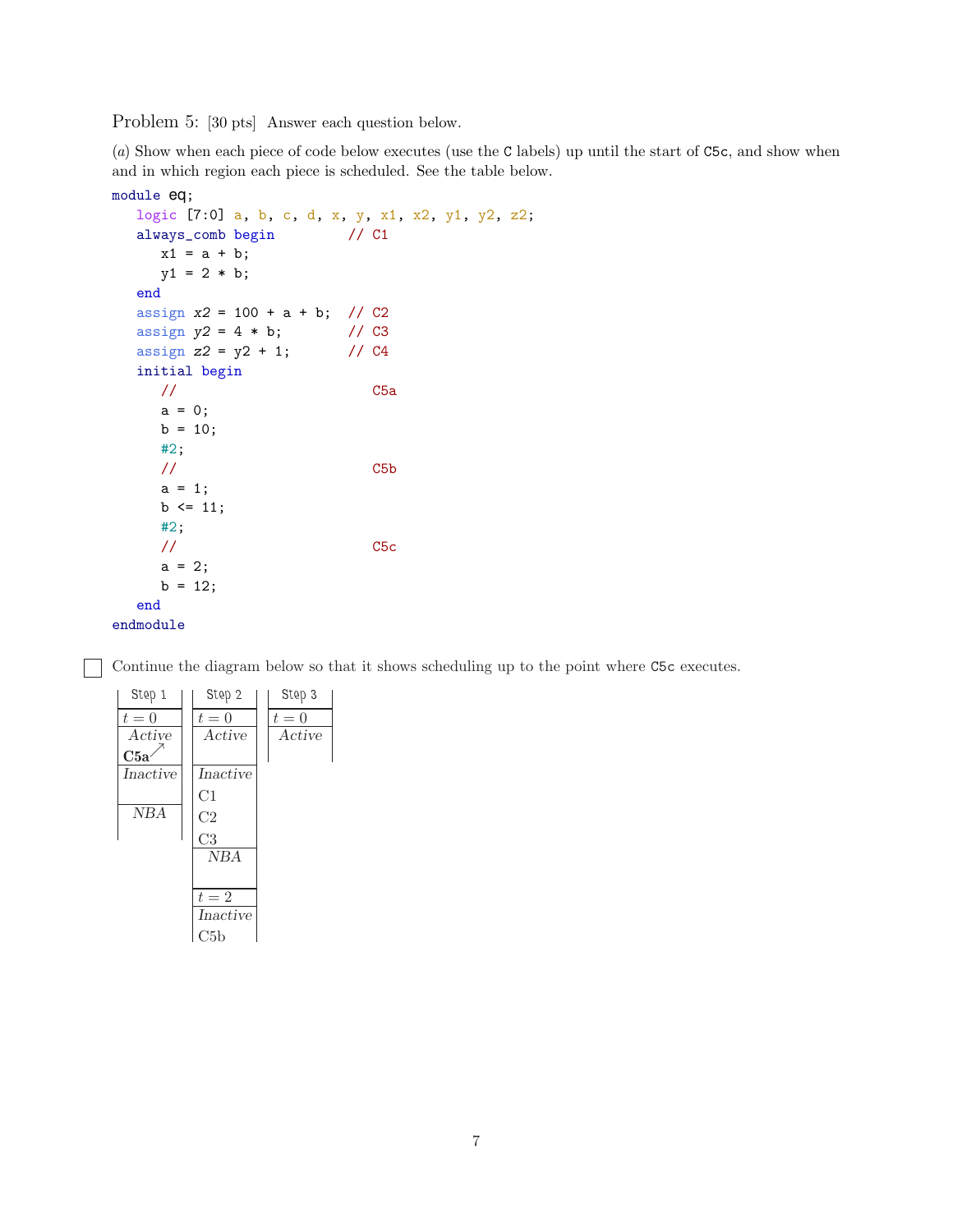(*b*) Which of the two modules does what it looks like it's trying to do? Explain.

```
module sa1(input logic [7:0] a, b, c, d, output wire [7:0] x, y );
   assign x = a + b;
  assign y = 2 * x;assign x = c + d;
endmodule
module sa2(input logic [7:0] a, b, c, d, output logic [7:0] x, y);
   always_comb begin
     x = a + b;y = 2 * x;x = c + d;end
endmodule
```
Module that is probably correct is:  $\overline{1}$ 

Major problem with other module.

Provide a possible wrong answer from other module.